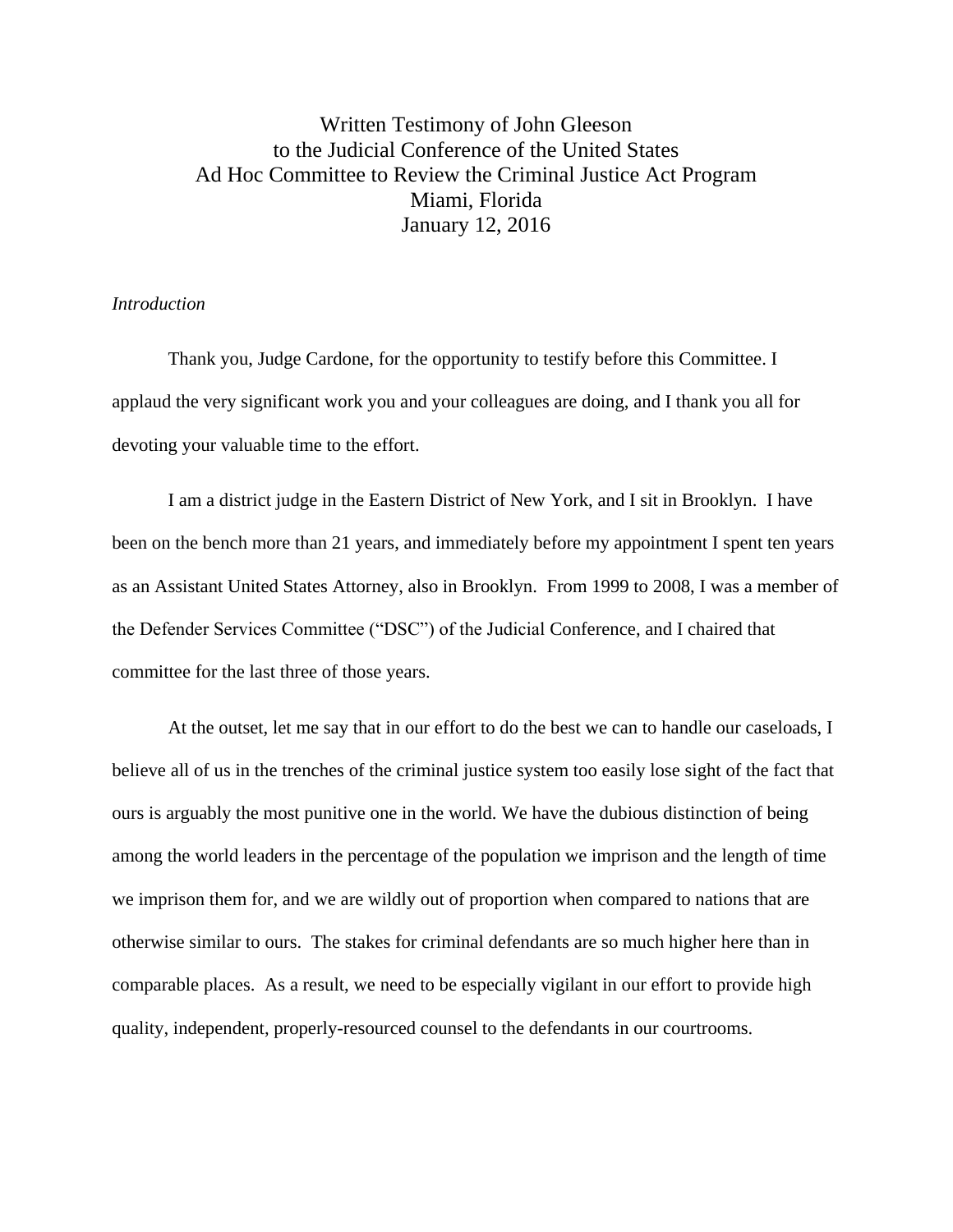I know that one focus of this committee's work is whether there ought to structural change in the way our system provides an effective advocate to the 80% of federal defendants who cannot afford to retain counsel. Though I have views on that subject, and indeed we explored it carefully when I was a member of the DSC, I'll not burden this committee with those views here. As an institution, we're not even good at incremental change, even when the need for it is clear. In my view any fundamental alteration of the status quo is simply not realistic, at least at this time. So I respectfully set forth below for your consideration a few ideas about changes that might be made within the existing framework to improve the quality of the Defender program.

#### *Structure Within the AO*

 The importance of the 2013 restructuring in the AO, which amounted to a significant demotion of the Director of the Office of Defender Services, and of the program itself, cannot be overstated. Tone matters in everything, and those demotions—less than a decade after the elevation of the Director and the program to a "distinct, high-level status" within the AO conveyed to everyone involved in federal criminal justice that the judiciary now cares less about providing an adequate defense to federal defendants. The suddenness of the change, and the fact that it was done with characteristic opacity, that is, without any warning or consultation with the new Director herself, made the move all the more callous and demoralizing. The stated reasons for the reorganization, even taken at face value, are dwarfed by the effect described above. That administrative mistake should be reversed.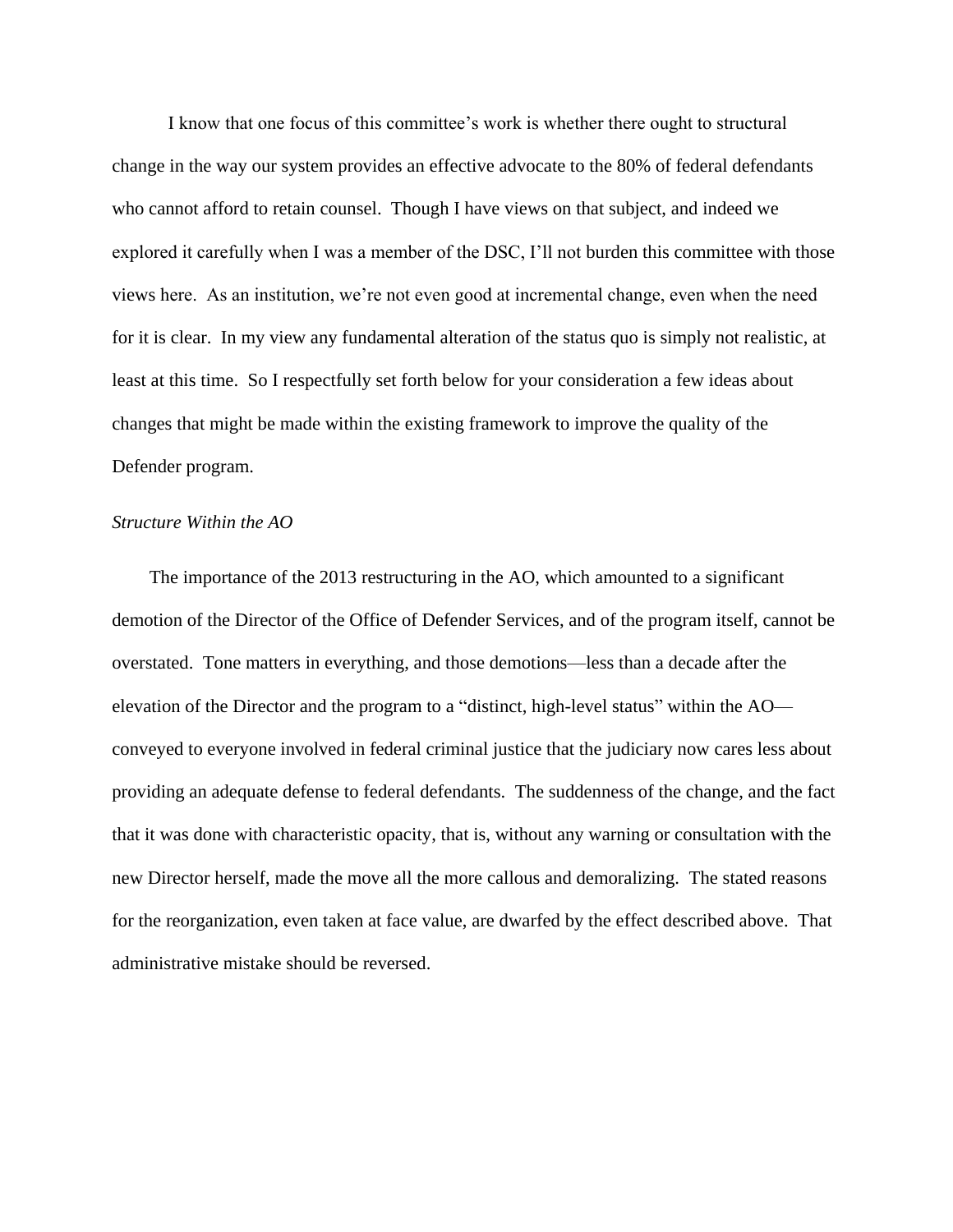#### *Opacity Within the AO and the JCUS*

 As judges, our natural instinct is that all parties with a stake in the outcome of a decision receive notice and an opportunity to be heard. We correctly believe that our decisions are not only better and fairer when that happens, but they are more likely to be perceived as such, and respected. That basic principle does not play the role it ought to play in how we run our branch.

As mentioned above, I was a member of the Defender Services Committee for nine years, and its chair for three years. Yet I never once met with the Executive Committee of the Judicial Conference to discuss any of the numerous important issues facing the Defender program, and to my knowledge neither did my predecessors. Though I have no doubt that the judges on the Executive Committee acted in the best interests of the judiciary—and meant also to act in the best interests of the Defender program (though those interests were frequently in tension)—that committee made numerous key decisions that deeply affected the program (including annual funding requests) without affording the DSC a sufficient opportunity to be heard.

 The defects in that process have multiple adverse effects. They demoralize the hardworking members of the DSC and staff who take their important work seriously. By extension it also demoralizes the defense community, and it made our stewardship of the Defenders and the panel attorneys more difficult. We all recognized that the Executive Committee needed to balance competing interests, and that the interests of the Defender program would on occasion be subordinated to what the Executive Committee felt were more compelling interests. But it's much easier to accept such outcomes when you've been heard.

 The process also produced mistakes, at least when the issues were viewed from the perspective of the Defender program. An Executive Committee communication with the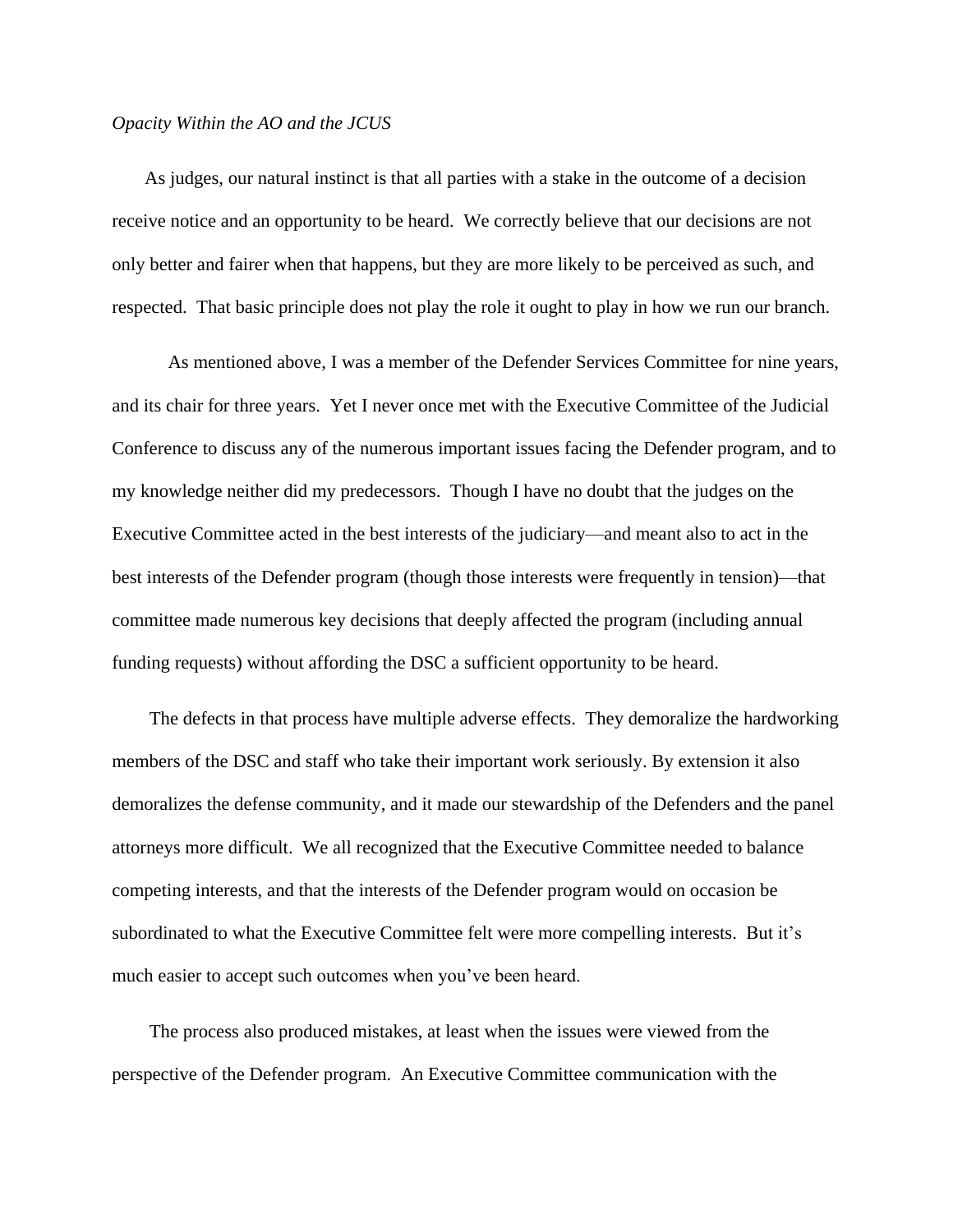Attorney General about the timing of decisions whether to seek the death penalty was directly contrary to the interests of the federal capital defense bar, yet the communication was made without seeking any input from the DSC or staff. The testimony before the Appropriations Committee by the Budget Committee Chair contained a flatly incorrect (and very damaging) statement that panel attorneys had taken a page from the physicians' playbook, and were performing unnecessary and costly tasks to avoid malpractice actions. These and many other errors the direct result of excluding the DSC and staff from the process of making decisions that impact the Defender program.

The fix sounds easy because it is. There needs to be greater transparency and communication within the AO and the Judicial Conference. If we're going to fulfill our responsibility to deliver the defense guaranteed by the Sixth Amendment, we need to accord the judges and staff of the Defender program the stature, authority, deference, access, and voice that is commensurate with the importance of their mission.

## *Panel Attorney Hourly Rate*

 Few things are more important to the Defender program than obtaining and maintaining an appropriate hourly rate for panel attorneys. In my view, the judiciary has not done enough in this regard. Indeed, this may the issue as to which the built-in conflict of interest between the judiciary and the Defender program is most acute. I have no doubt that our tepid advocacy in support of raising the hourly rate is due at least in part to the belief that the cost of funding an appropriate rate will be borne by the other spending accounts in the judiciary.

 Quite a few years ago, by accident, I learned the hourly rate the government was paying private counsel to represent a corrections officer in a *Bivens* action before me. It was \$250 per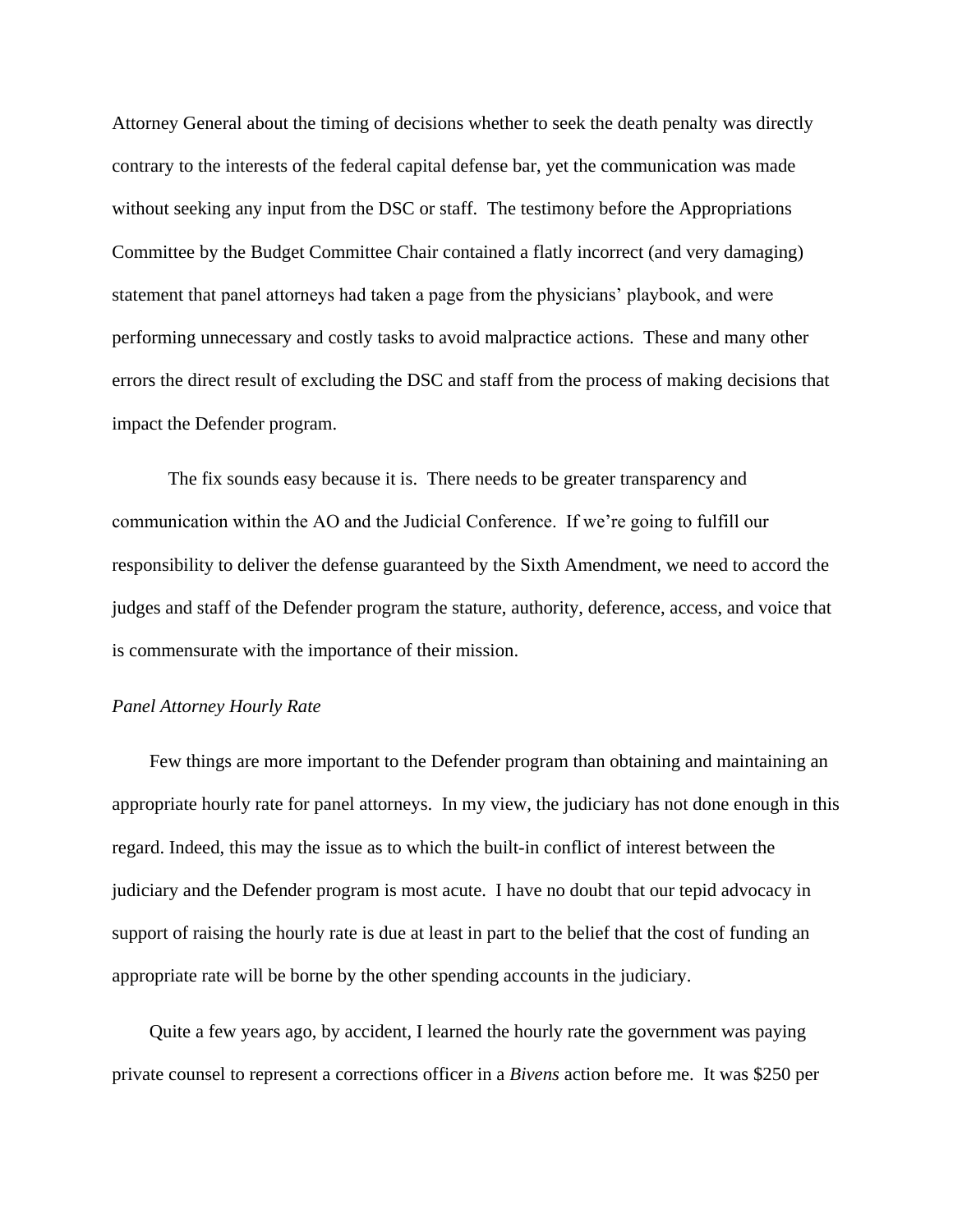hour. At stake in that case was a relatively small amount of money damages sought by an inmate, yet the government was paying outside counsel an hourly rate more than twice what it pays when the rest of a criminal defendant's life at liberty is at stake, and indeed substantially more than we pay in capital cases, when the defendant's *life* is at stake. This is but one of numerous persuasive arguments that place in stark relief how poorly we fund federal criminal defense. As an institution, we have not advocated as well as we could to help right that wrong.

 Hourly rates for panel attorneys ought to have locality adjustments. The \$127 rate no doubt attracts high quality lawyers in many parts of the country. Not in New York. In New York it attracts good lawyers who essentially perform the work in part *pro bono*, and it also attracts lawyers who cannot themselves attract paying clients. Too often we lose good panel attorneys, or fail in our efforts to recruit them, because the differential between their rates for paying clients and the hourly rate is too great. There is no good reason not to build locality adjustments into the rate. It is easily accomplished by other components of the government, and the need for it is glaring.

 Finally, the currently prevailing hourly rate—whatever it happens to be—is always the product of decades of extremely hard work by (among others) the DSC and the staff it works with. Incremental increases are obtained through herculean efforts. Because the rate has never been sufficient, the efforts to raise it should never cease. And it ought to be a cardinal rule within the branch that the hourly rate is *never* lowered, not even temporarily, as it was during sequestration. We should never convey to Congress that it is alright to lower, even for a moment, an hourly rate that is perennially too low as it is.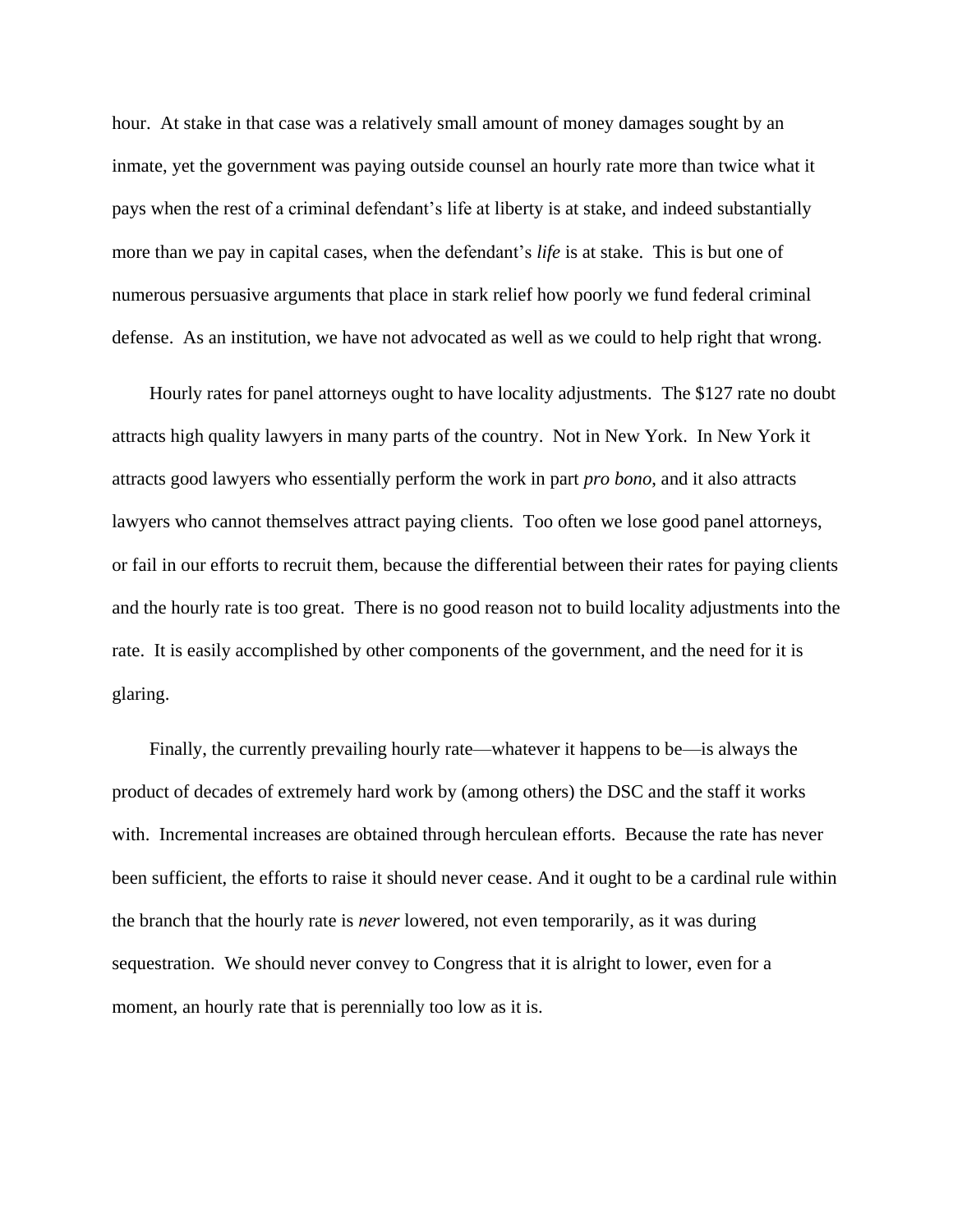## *Voucher Review*

 If the built-in conflict created by lodging the responsibility to deliver indigent defense in the judiciary is most acute centrally when it comes to the hourly rate we pay panel attorneys, it is most acute locally with respect to voucher review. It makes many lawyers anxious when the voucher they will submit at the end of the case will be reviewed (and perhaps cut) by the presiding judge. It makes many judges anxious as well; they feel awkward intruding into and second-guessing the defense function, not only by examining the voucher, but by having to decide requests for investigators, experts, or other support services.

 I respectfully suggest that the use of case budgeting specialists, who have served the judiciary and the defense bar well in capital and "mega-cases," be expanded to cover routine voucher review as well. Though judges would retain ultimate approval authority and responsibility, experience with case budgeting specialists has shown that the authority is more easily and fairly exercised when requests for support services, and the vouchers themselves, are reviewed in the first instance by a specialist who was once a respected member of the defense bar. The practice also has the virtue of producing consistency (*i.e.*, it eliminates unwarranted disparities in the approval of vouchers) and ensures that panel attorneys do not pay excessive hourly rates for support services. I and my colleagues have frequently called in this way upon Jerry Tritz, the extremely able case budgeting specialist in our circuit, even in routine cases. This improvement would not involve additional expense, as it would essentially transfer much of the work that is currently performed in Clerks' offices and chambers to the case budgeting specialists.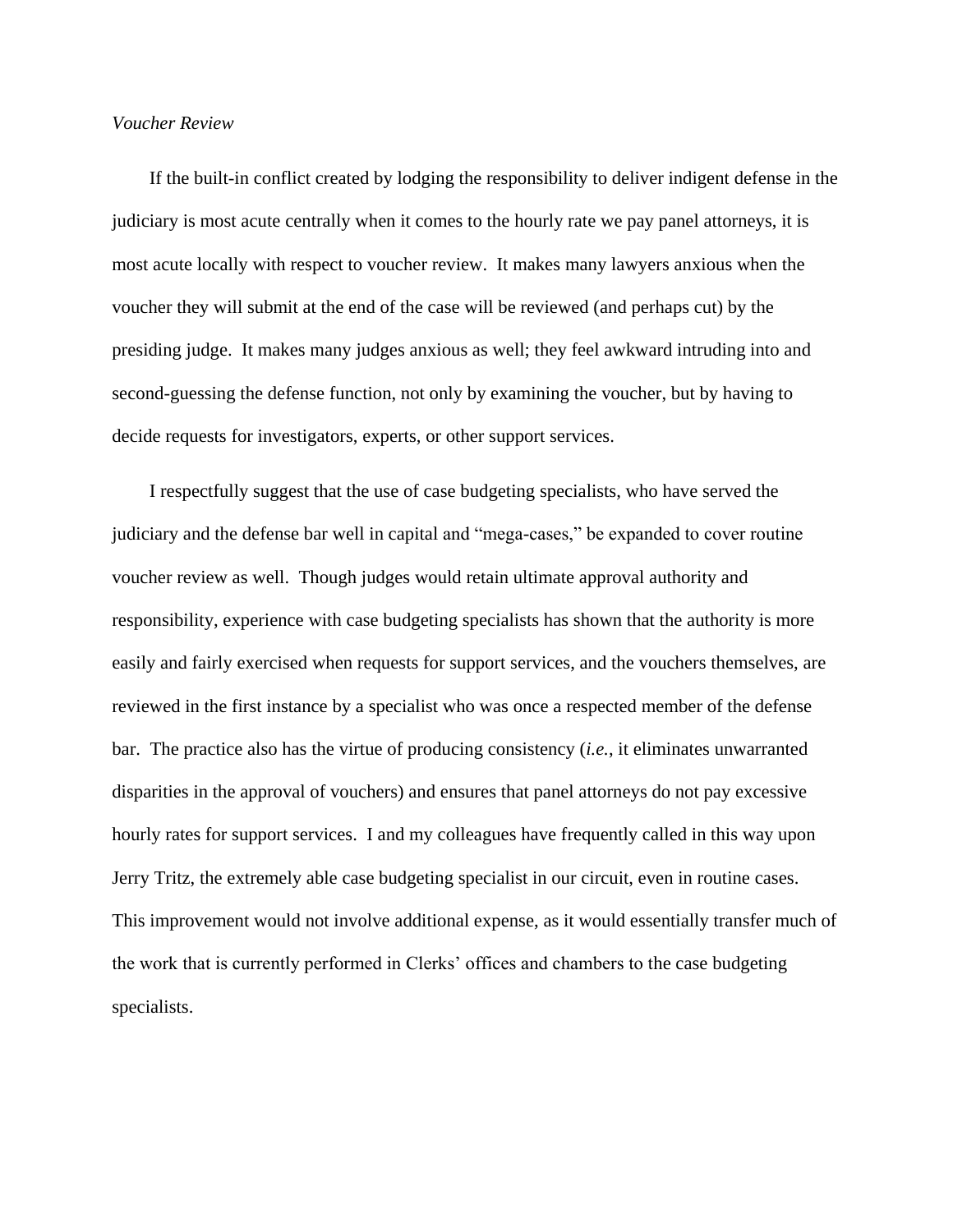#### *Communications With District Judges Regarding Cost Containment*

 The judiciary needs to show greater sensitivity to the risk that well-meaning judges will attempt to balance the judiciary's budget on the backs of panel attorneys. Especially in tough budget times, we district judges are inundated by communications forecasting fiscal doom and referring to cost containment imperatives. But a district judge has no real control over any of the actual expenditures of our branch, with one exception: we can cut vouchers. In tight budget times, we're like carpenters who have been encouraged to use our hammers, but there's only one nail to use them on.

 I respectfully suggest that district judges should be affirmatively encouraged *not* to try to balance the judiciary's budget by cutting vouchers. As an institution, we have shown our ability to contain costs through centralized management, and there is a broad array of programs that can be (and are) considered collectively when we need to contain costs. We should not be telling district judges—implicitly or otherwise—to help cut costs when we know that they can only inflict their cost-cutting in this one way.

### *Parity With Prosecutors*

#### ■ *Defender Ex Officio on the Sentencing Commission*

 The Judicial Conference should be relentless in its effort to obtain an *ex officio* Defender seat on the United States Sentencing Commission. The absence of parity in this regard doesn't just create the appearance problem. It also adversely affects the quality of the Commission's decisions. It's not enough to say that the Defenders have the ability to weigh in on Commission policy. Their seat at the table should look and be the same as DOJ's seat. I'm aware that the Judicial Conference requested Congress to cure this defect many years ago (my recollection is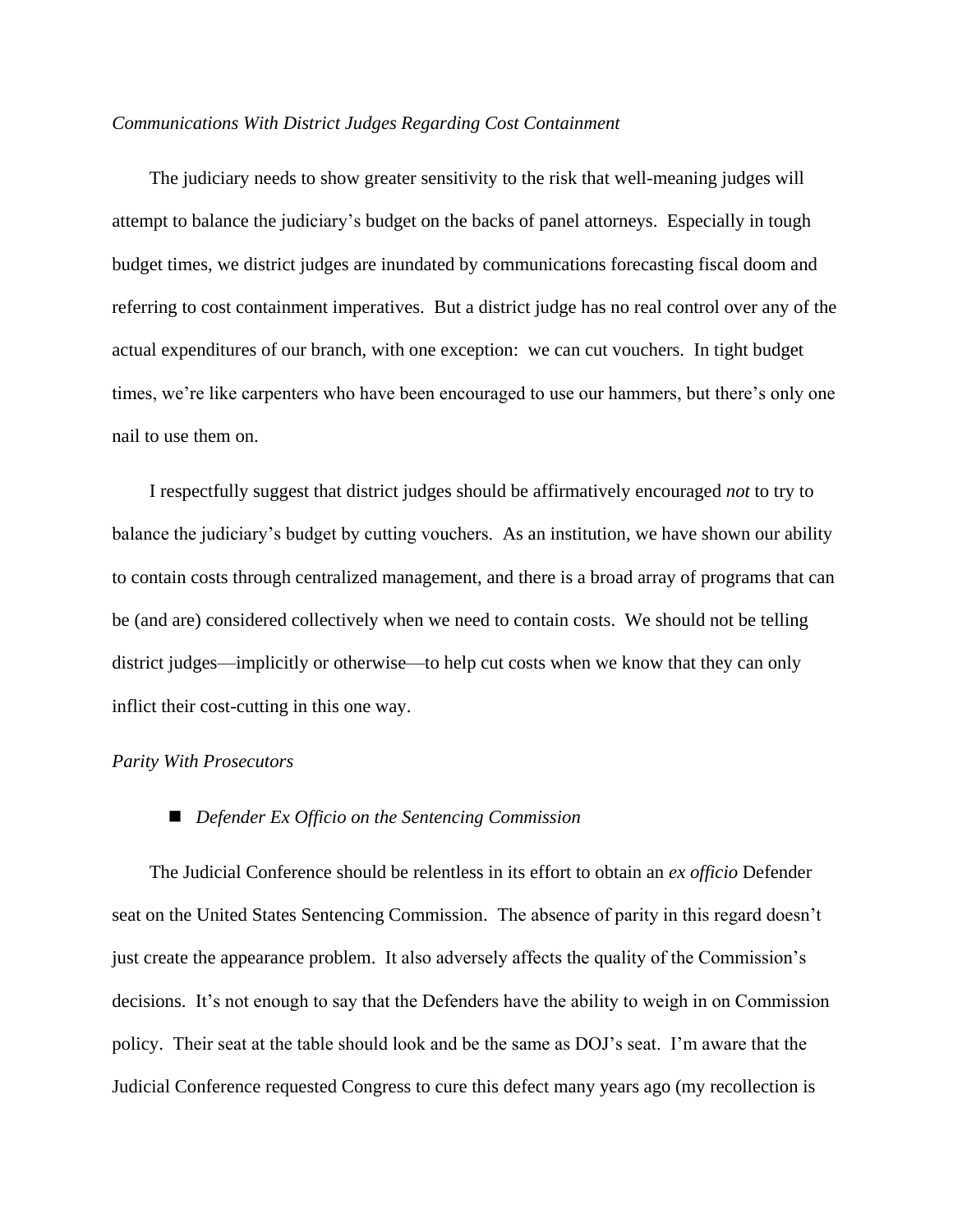2003, and our timing was poor; that was the year the PROTECT Act booted *judges* off the Commission). The issue should be raised over and over again until this structural defect in the Commission is rectified.

## *Defenders Detailees to Congress*

 Similarly, the work of the Congress is improved by DOJ "detailees." When I was an AUSA, several of my colleagues were detailed to the Senate Judiciary Committee, where they lent their hands-on prosecutorial expertise to the legislative process. A former law clerk who was an AUSA did the same in 2014, and indeed he recently became a full-time member of the staff of that committee. Congress should benefit from the hands-on defense perspective as well. Again, this is not just a matter of appearances, and of conveying to the Defender program that it is just as important as our national prosecution program, although that is an important message. The quality of the legislation will improve when the members of Congress are informed by the perspective of all the stakeholders.

## *Training*

The judiciary should establish a defender training facility that is comparable to the National Advocacy Center ("NAC"), where federal prosecutors go for training. An ideal location for such a training center would be a law school, particularly if the training programs were scheduled for the summer months. I believe many law schools would be eager and proud to be associated with the training of Defenders and panel attorneys.

## *Support Services for Panel Attorneys*

There are too many districts in which panel attorneys virtually never seek funding for investigations or experts. As I understand the problem from speaking to defenders and panel